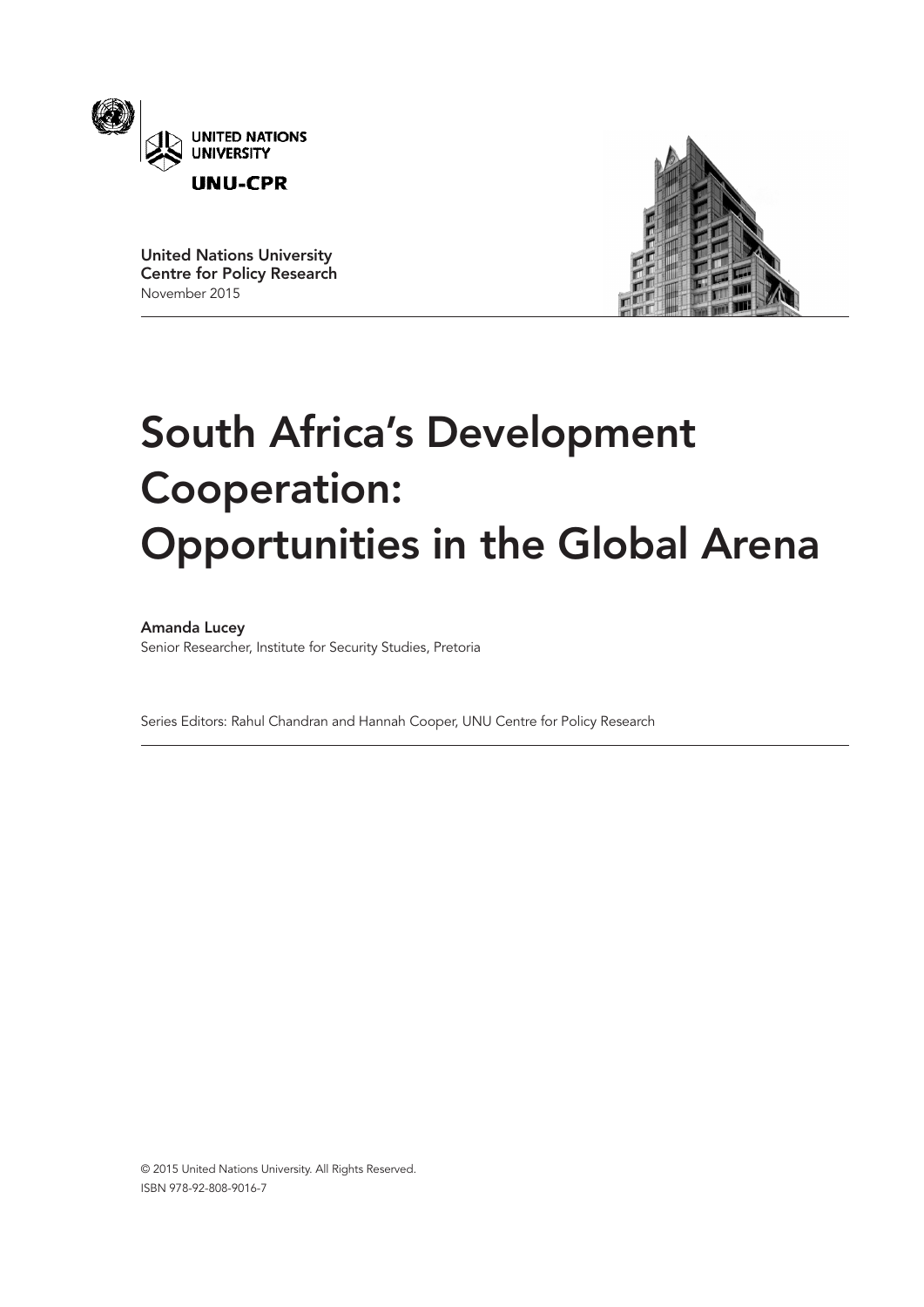## Introduction

South Africa presents an interesting perspective on South-South Cooperation (SSC). It is an actor with significant influence in both African and multilateral groupings, and is both a recipient of development assistance and one that provides development cooperation support.1 Since 2007 a development agency, the South African Development Partnership Agency (SADPA), has been in the process of being established as a mechanism to better coordinate outgoing development assistance. SADPA has been slow to get off the ground; currently the SADPA Bill is waiting to be considered by Parliament and until approved, the agency remains without a director. However, despite this South Africa has been a significant leader in development cooperation in Africa through a number of bilateral/trilateral measures, as well as through financial arrangements, such as the India, Brazil and South Africa (IBSA) fund. Its trade, investment and financial cooperation is also set to expand through the BRICS New Development Bank and its Africa Regional Centre in South Afri $ca.<sup>2</sup>$ 

This paper first examines the principles and practices that guide South Africa's development cooperation. It then casts a critical eye on South Africa's development assistance, identifying how it is different from traditional, OECD Development Assistance Committee (DAC)-dominated approaches to development. It then analyses opportunities to complement and build upon these traditional forms of assistance, particularly from a southern perspective, and suggests ways in which the United Nations could engage with South African development assistance. South Africa sees the UN as an institution that requires reform, but one that is nonetheless central to maintaining peace and security. This provides an opportunity for UN engagement. As global partnerships adapt to the increasing influence of new development actors, the UN can play a role in enhancing SSC, but it must be cautious in the role that it plays in order to give space to emerging narratives.

# South Africa's comparative advantage as a development actor

Countries of the global South have considerable comparative advantages to northern donors in finding solutions to southern development challenges, given their similar cultural, political and strategic interests in the global agenda.<sup>3</sup> In particular, southern countries have three concrete areas of added value in relation to the strategy, financ-

ing and capacity gaps identified in much current support to peacebuilding:<sup>4</sup> first, they can assist in facilitating peace agreements, peacebuilding priorities, national development plans and international support due to their own relevant thematic experiences. Second, while there has been greater austerity in global funding, some strong southern economies are growing at a faster rate than developed northern countries and are therefore able to at least partially compensate for reduced aid by northern donors. Finally, southern countries can scale up new development cooperation efforts which contribute to capacity needs in developing countries, due to their greater hands-on experience with such issues and similar institutional capacity.<sup>5</sup>

These advantages can be applied to South Africa given its characteristics as a southern country with a relatively strong economy, and a long-term robust interest in the African continent. Much of South Africa's specific comparative advantage is argued to lie in its 'proximity'.6 South Africa plays an important role in shaping and driving key infrastructure projects on the continent, including the Programme for Infrastructure Development in Africa.7 'Proximity' extends beyond mere geography, however, and having gone through its own – relatively recent – transition to democracy, South Africa is believed to have several strengths: (1) a better understanding of the African context given its own experience of state building; (2) access to a range of multilateral fora that can be used to promote African perspectives within the development community; and (3) the credibility and legitimacy to act as an intermediary between donors and fragile states on the continent.<sup>8</sup>

At the same time, South Africa also suffers from a number of internal challenges, such as limited military capacity,<sup>9</sup> allegations of corruption relating to its previous development cooperation activities<sup>10</sup> and xenophobic attacks, denting its reputation as a peacebuilder.11 South Africa's development cooperation, therefore, requires a balancing of international priorities with domestic ones.

# The key characteristics of South Africa's development cooperation

South Africa's role as a development partner is strongly linked to its worldview and its ultimate aims. As it emerged from its transition in 1994, it sought to develop strategic ties to strengthen its leadership role on the continent, including through multilateral arrangements such as the Group of 77 (G77); Group of 20 (G20); Brazil, Russia, India, Chi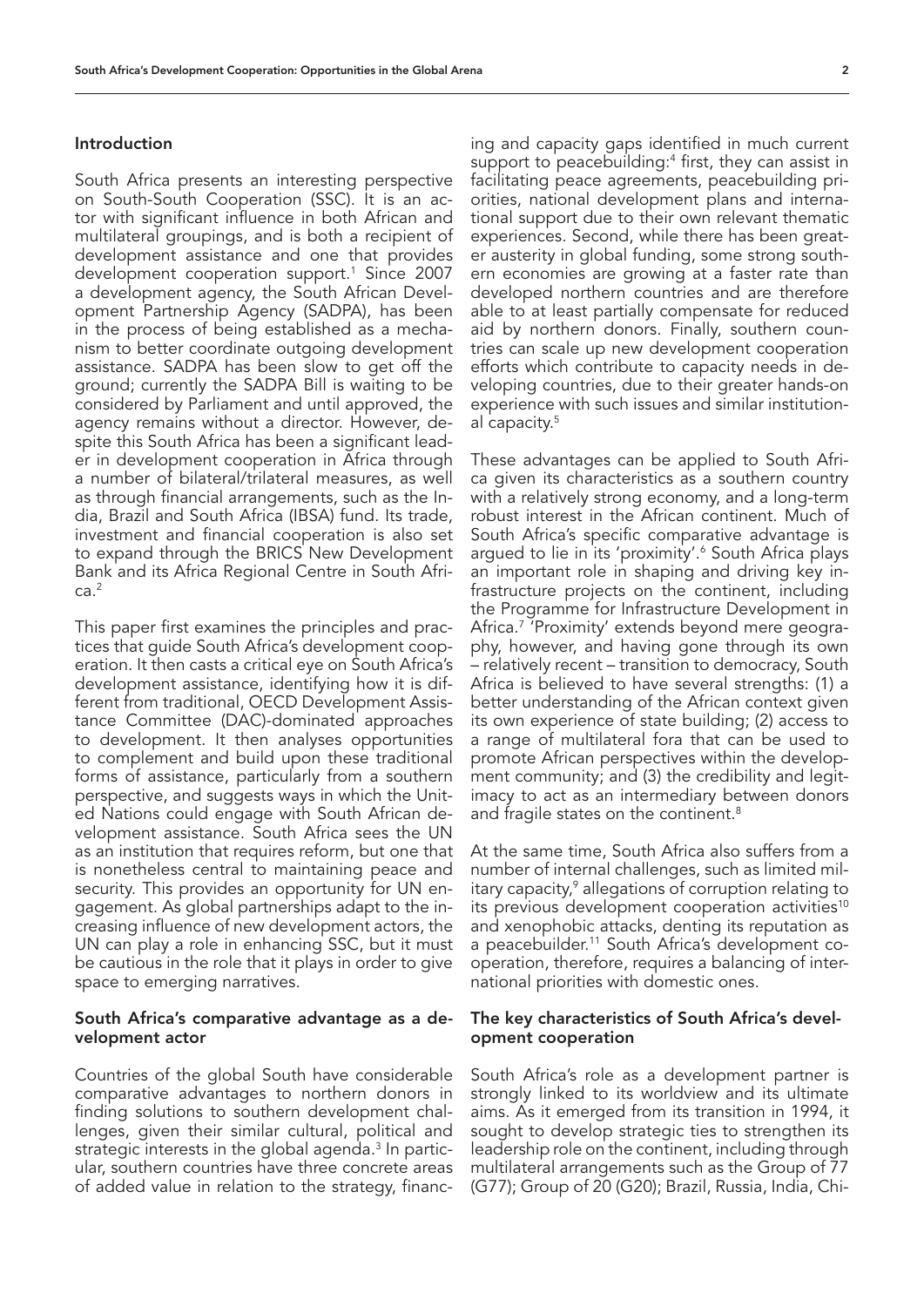na and South Africa (BRICS); and IBSA groupings. However, despite these relationships, the majority of South Africa's development cooperation, and its intended future engagements through SADPA, focuses on bilateral and trilateral cooperation to enhance African development.<sup>12</sup> This is often as a result of signed agreements and long-standing ties with countries in the region.<sup>13</sup> South Africa's multilateral engagements are limited, and for instance country contributions to the IBSA Poverty Alleviation Fund have totaled just \$1 million each from South Africa, India and Brazil.<sup>14</sup> Funding levels for the IBSA fund are unlikely to change substantially and, despite South African involvement in the creation of the BRICS New Development Bank, multilateral cooperation is unlikely to become a priority for South African development.15

South Africa has consistently prioritized Africa for its development cooperation.<sup>16</sup> Despite the criticism that South Africa often acts unilaterally in its cooperation activities, $17$  it draws many of its positions from the African Union (AU) and, to an extent, from the Southern African Development Community. In this regard, South Africa has continued to emphasize the need to use African frameworks to enhance peace and security on the continent.18 However, at present, there has been limited consideration by South Africa of how their bilateral and trilateral activities fit into regional and/or global frameworks.

The South African approach to development has grown out of South Africa's own experiences; due to its own relatively recent transition to democracy, and its political engagements on the continent, South Africa's development cooperation activities have often focused on conflict mediation, peacekeeping and peacebuilding. For example, South Africa played an active role in mediation and peace operations in Burundi and Lesotho, and has provided election support to the Democratic Republic of Congo (DRC) and South Sudan. It has also supported capacity development through, for example, the training of government officials in South Sudan and the DRC and through various information sharing exchanges.19 Other activities have included infrastructure development, assistance with governance-related mechanisms, and economic trade.<sup>20</sup>

In terms of future activities, proposed cooperation drivers for SADPA have included humanitarian support, humanitarian regional capacity development, post-conflict reconstruction and development, micro-grants programmes, good governance and capacity for elections, regional

integration, and a regional volunteer programme. South Africa has emphasized the importance of a demand-driven approach which means that it does not specify which countries or regions it aims to engage with.21 This differs from traditional models of development assistance which have been criticized as being driven by donor priorities.<sup>22</sup>

South Africa also aims to better engage the private sector in its development and peacebuilding activities. This remains an area traditionally under-utilized by development partners, although South Africa has increasingly taken a more aggressive stance on economic diplomacy, described in the South African context as "policies that promote trade, FDI [foreign direct investment], tourism, and technology transfers to South Africa, and positively position the country in the world through imaging, branding, marketing and public diplomacy (domestic and international)."23 A number of policy documents, including South Africa's National Development Plan 2030, refer to South Africa's economic diplomacy as a means to support its own domestic policy objectives and African development in general.

In the past, the government has been wary of being perceived as a domineering actor that acts in economic self-interest, or favors certain businesses due to elite political connections.<sup>24</sup> In addition, the government has been hesitant to engage the private sector due to historical relations of mistrust as a result of perceived ideological differences and an absence of mechanisms to monitor this engagement. At the heart of this is the concern that its engagement in post-conflict societies will be seen as a commercial opportunity. Such thinking is in line with South Africa's objective of setting itself aside from colonial powers and also an awareness of not duplicating colonial practices in economic, social and political actions. However, South Africa's rhetoric is not always in line with its practice.<sup>25</sup> Moving forward, any increased work with the private sector will need to be based on a more robust and transparent strategy for this engagement.<sup>26</sup>

### Is South Africa's development model different?

It is worth noting that South Africa is a signatory to the outcome documents of all OECD-convened High Level Meetings in Rome, Paris, Accra and Busan that have aimed to define aid effectiveness principles, first as a receiver of aid and now as a development partner. 27 However, at the same time it has taken the position of using the principles and lessons that are appropriate for the South and rejecting those that are not contextually relevant,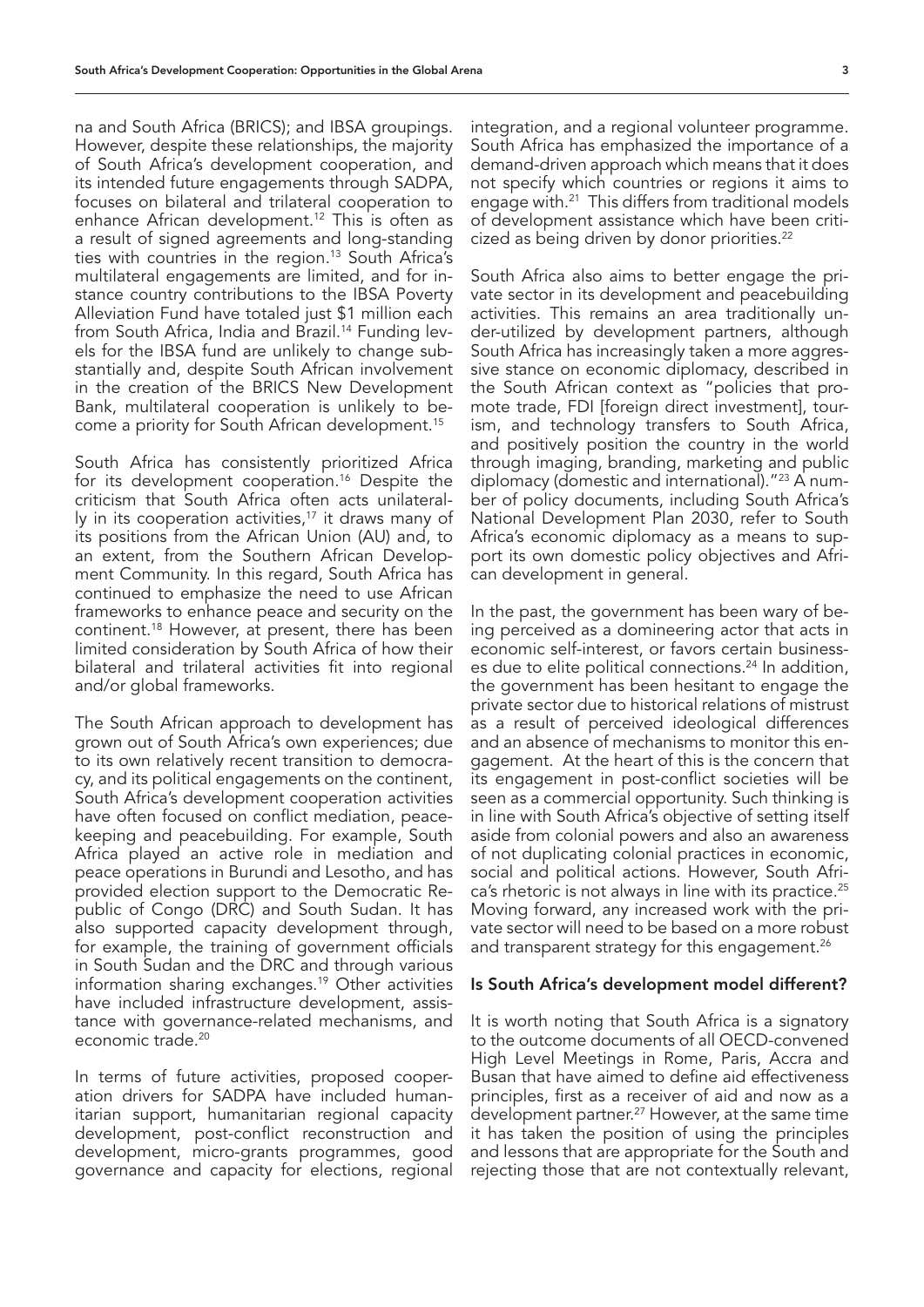thus setting itself apart from northern donors.<sup>28</sup>

South Africa has promoted itself as a southern and alternative voice to traditional donors on development issues, often couching its foreign policy engagements in SSC terms.29 South Africa has been eager to be seen as a 'development partner', rather than a donor, thus distancing itself from the colonial connotations suggested by North-South relationships.30 South Africa has often engaged with countries with which it has historical ties, such as South Sudan, where there has been a long-standing connection between South Africa's African National Congress and South Sudan's Liberation Movement/Army. Further afield, it has emphasized its shared history of solidarity with countries such as India.<sup>31</sup> South Africa's concept of solidarity is often understood through similar struggles for democracy and freedom from oppression.32

In many ways, South Africa's development cooperation differs from the traditional approach of the OECD-DAC. Several priority areas for South African development fall outside the OECD-DAC definition of development aid. For example, South African institutions, such as the Development Bank of Southern Africa, provide loans for financing infrastructure development in Africa, outside of the ODA's concessionality terms.<sup>33</sup> The South African government, however, continues to advocate for using the OECD-DAC definition in this regard, particularly noting that some of the concessionality loans offered to South Africa as part of ODA funding fell outside of concessionality terms and in some cases were worse than finance from commercial banks. 34

ODA excludes military aid and the enforcement aspects of peacekeeping, areas in which South Africa is often involved, including in the de-mining sector. South Africa does engage in peacekeeping through traditional means, such as sending troops to the United Nations for a number of missions including the UN Stabilization Mission in the Democratic Republic of the Congo (MONUSCO) and the AU/UN Hybrid operation in Darfur (UNAMID). Yet South Africa has also contributed military protection to African countries, prior to international intervention. In Burundi, the South African National Defence Force deployed troops to Burundi as a means of providing VIP protection and ensuring the safety of political leaders returning to Burundi from exile.<sup>35</sup> In South Sudan, the military secured airspace during Independence Day celebrations. Most recently, South African troops were sent to the Central African Republic. South Africa claimed this was a result of its 2007 memorandum of understanding to build the capacity of the defense and security sector in the country. This included military, infantry, artillery and Special Forces training, as well as logistics, driving courses and the refurbishment of military infrastructure in the two main cities. However, the engagement was highly criticized.36 South Africa was alleged to be providing protection to François Bozizé, who had himself come to power through a coup, rather than simply defending their base from rebels entering the  $citv.<sup>37</sup>$ 

South Africa has also provided in-country support to African countries that is not included under the OECD-DAC definition of development aid, such as student scholarships and the training of foreign students at universities around South Africa. Similarly, South Africa also houses and provides support, such as shelter, to large numbers of refugees arriving in South Africa.<sup>38</sup> This kind of humanitarian support to refugees is not included in the OECD-DAC definition of ODA. South Africa's activities, therefore, encompass a wider range of activities outside traditional definitions and may also take on other forms of assistance or make use of other sectors.

However, it is unclear whether these differences are by design or by default. Research on South Africa's development cooperation has suggested that South Africa's engagements on the African continent have lacked vision and strategy. There has been no agreement in the South African government on what its development cooperation should entail.39 More widely, there is still no common definition of SSC, nor a good understanding of how SSC principles are applied in practice on a global level.40 South Africa subscribes to the Nairobi outcome document of the High-Level United Nations Conference on South-South Cooperation that was endorsed by the UN General Assembly.<sup>41</sup> This document states several principles that further define SSC.42

South Africa's development cooperation has at times displayed regard for these principles. However, whilst South Africa ascribes to the normative framework laid out in the Nairobi outcome document, operational elements such as accountability and transparency mechanisms are notably missing.43 Such a lack of coordination and coherence around SSC has limited Africa's, and the South's, negotiating abilities in international debates on development effectiveness.<sup>44</sup> This has led to criticism that southern perspectives, rather than build-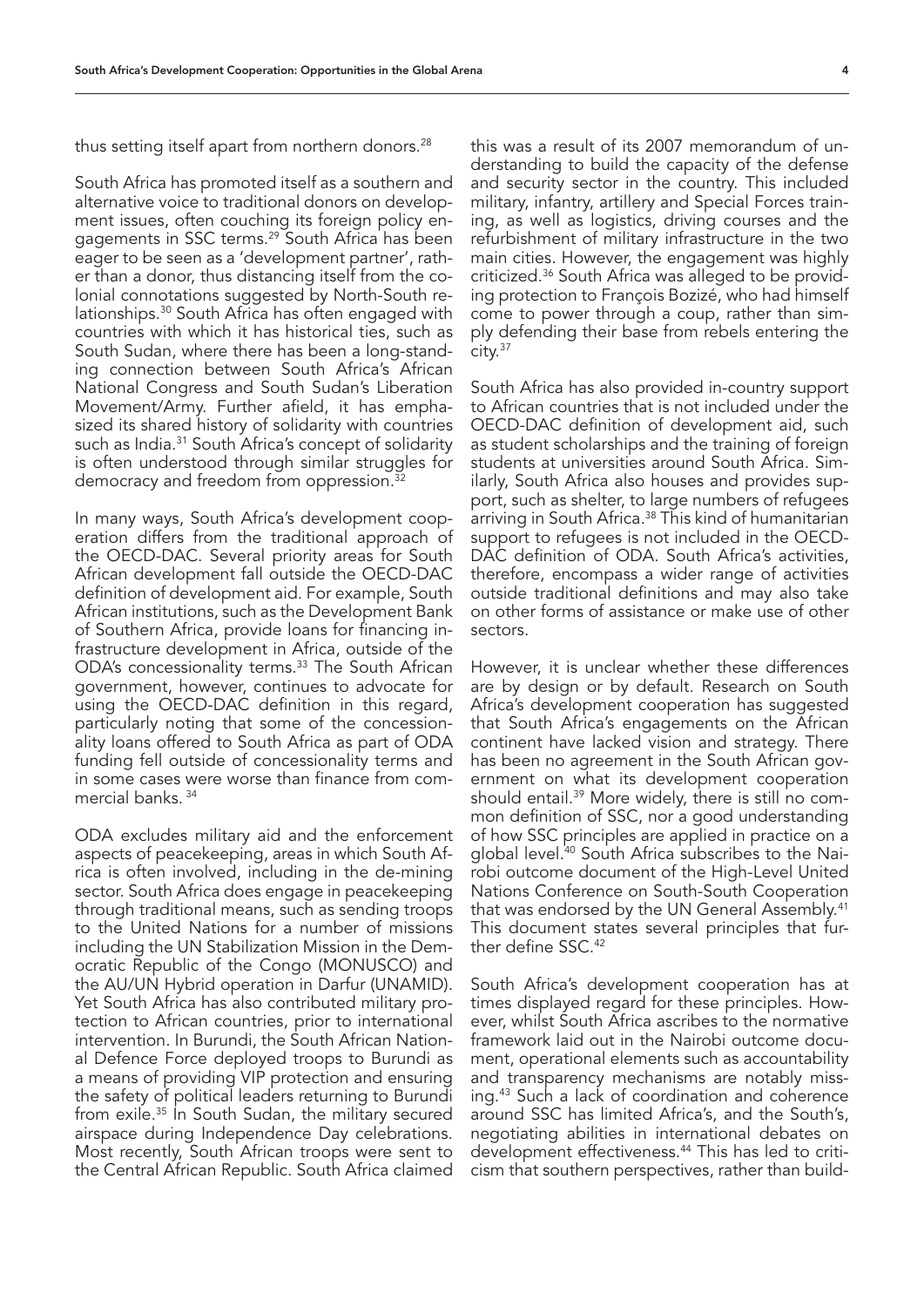ing on lessons learned by donors, undermine gains made in establishing an effective aid architecture.45

In future, it will be important for South Africa to establish exactly what sets it apart from traditional donors to avoid allegations often generated in the aid effectiveness debate that the concept of 'differentiated responsibilities' (i.e. the principle that different countries have different capabilities for the development of global society) is synonymous with 'no responsibilities'.<sup>46</sup> Whilst it can be arqued that South Africa does not have the same historical responsibilities as some northern countries, it cannot shy away from engagement as it so wishes. South Africa therefore needs to define the specific areas in which its national circumstances and capacities make it a suitable (or unsuitable) development partner in comparison to others. There are already indications that in some instances South Africa's engagements on the continent have not been that different from the activities of traditional donors, questioning the impact of these interventions.47 At the same time, there have been other instances, such as Burundian President Nkurunziza's recent extension to a third term in office, where South Africa, due to its history of assistance in the country, should arguably have been more vocal. Given its perceived advantage as a bridge builder, South Africa should continue to act as a facilitator, by engaging with northern governments and multi-lateral institutions such as the UN to reinforce common interests and the growing role that SSC can play.

### Where does the UN fit in?

Within this changing global milieu, what is the role of the UN in engaging with emerging powers such as South Africa? As has been suggested, South Africa and SSC more broadly are thought to have advantages to bring to the global development agenda. South Africa continues to acknowledge the centrality of the UN in global affairs and peace and security, despite being vocal on the need for global governance reform.48 Its partnerships and coalitions, for example through the BRICS, are intended to provide "more impetus to the core activities of the United Nations system in order to ensure a more equitable global system of governance."49 This would in turn allow it to exert more influence on the African continent. Given South Africa's affirmation of the centrality of the United Nations, the latter is in a favorable position to assist in bridging current North-South divides. As South Africa moves ahead in setting up SADPA,

the UN could engage with the country to determine areas of mutual benefit that will allow it to engage as a neutral broker.

The UN cannot and should not drive any understanding or operationalization of new forms of development cooperation, particularly given the emphasis on national sovereignty and ownership as fundamental normative principles of SSC. As such, southern powers must take ownership of their own dialogues and lead any process that aims to enhance their voices. South Africa has an important role to play in facilitating this, filling as it does the role of a key African representative on the global stage. However, as South Africa and other emerging powers move forward in defining exactly what SSC principles and practice actually mean, the UN could assist in providing a space for emerging actors to find a convergence of principles in the global development architecture, in order to enhance effectiveness. This could include issues of accountability, alignment, and harmonization.

To date, northern perspectives have dominated the development landscape, and attempts to enhance a southern voice through groupings such as the G20 have been limited. $5\overline{0}$  The UN has, however, started to play a role, albeit a minor one, in SSC. For example, the UN Department for Economic and Social Affairs assisted (through some funding - although most came from India) the April 2013 Delhi meeting that provided southern development actors with an opportunity to discuss ways of furthering a southern narrative. The UN could scale up the part it plays in encouraging the development of southern perspectives and facilitating their engagement in northern-dominated conversations, ensuring a more neutral platform for such conversations. This could also include engagement with other multilateral groupings, such as the BRICS or IBSA. The UN could also assist, where possible, in documenting southern capabilities and lessons identified to enhance global knowledge of SSC and to potentially operationalize these capabilities to enhance the global development agenda.

In supporting SSC, the UN must begin to integrate SSC across its mandates and agencies. Whilst UNDP and the UN Office for South-South Cooperation mostly engage in SSC, other agencies could also benefit from the expertise and skills arising from South-South approaches. As noted earlier, SSC can inform peacebuilding strategies, and it may therefore be relevant to consider how the Peacebuilding Architecture can better en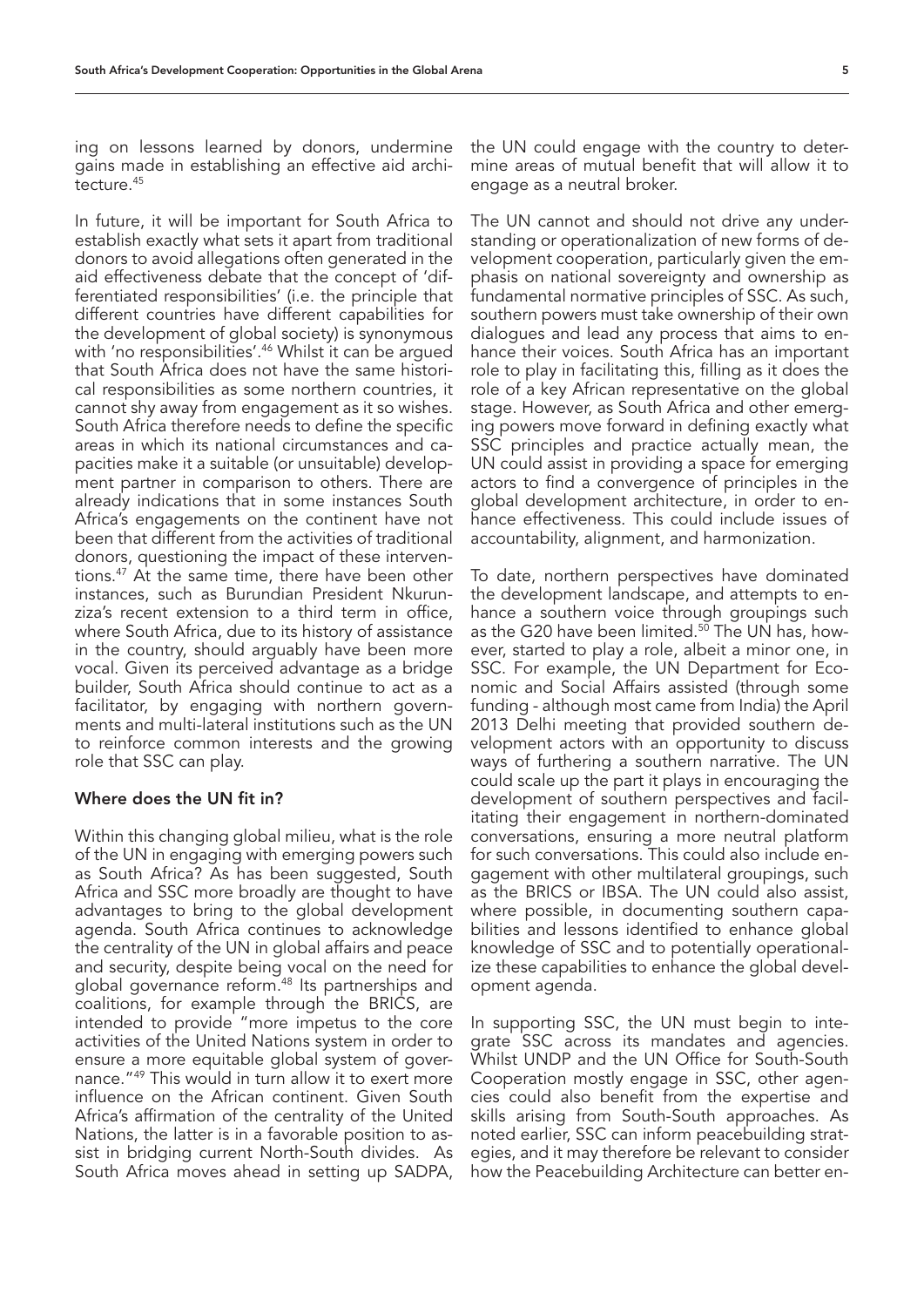gage with these initiatives, documenting lessons identified from conflict-affected and fragile states. By being aware of southern countries' capacities, the UN should encourage national governments to utilize SSC for their own benefit, or at the very least, consider how southern capacities could be drawn upon to implement national development plans in fragile and post-conflict states. In developing a role for SSC in its own mandates, the UN can also engage with regional bodies, such as the AU, to consider how SSC can be mainstreamed into their frameworks and mechanisms.

# The way forward and recommendations

South Africa has the potential to strengthen its position as a global actor and important development partner, and can do much more to enhance its clout by developing a better understanding of what its development cooperation entails and intends to do. The UN also has a role to play in SSC; however, the UN should be cautious as to its approach.

### *South Africa should:*

- 1) Define development cooperation in its own terms and establish a vision and strategy for implementing its development cooperation principles.
- 2) Define what activities should be undertaken under the remit of SSC and how these should be implemented according to the normative and operational principles of SSC; also include monitoring and evaluation as part of planning strategies in order to establish lessons learned and good

practice.

- 3) Examine ways to operationalize and monitor SSC principles and practices and to share best practices and lessons learned with other southern providers.
- 4) Contribute to a larger southern narrative of aid/development cooperation effectiveness, in line with its ambitions for global governance reform that will lead to greater representation on the world stage.
- 5) Engage with the UN to share best practices based on its peacekeeping and peacebuilding experiences.

# *The United Nations should:*

- 1) Engage Member States through its national and regional offices to achieve buy-in for the UN to engage on SSC in order to achieve the Global Goals.
- 2) With buy-in from national governments, facilitate exchanges and sharing of lessons learned and good practice around SSC and development cooperation in general.
- 3) Encourage national governments to better understand their own development cooperation in order to enhance their impact on the world stage.
- 4) Mainstream SSC across its mandates and agencies, and encourage regional bodies to do the same.
- 5) Exercise caution; SSC must be owned and driven by countries of the South. Only in this way can the political will to ensure that SSC becomes a truly effective and complementary mechanism to traditional aid be realized.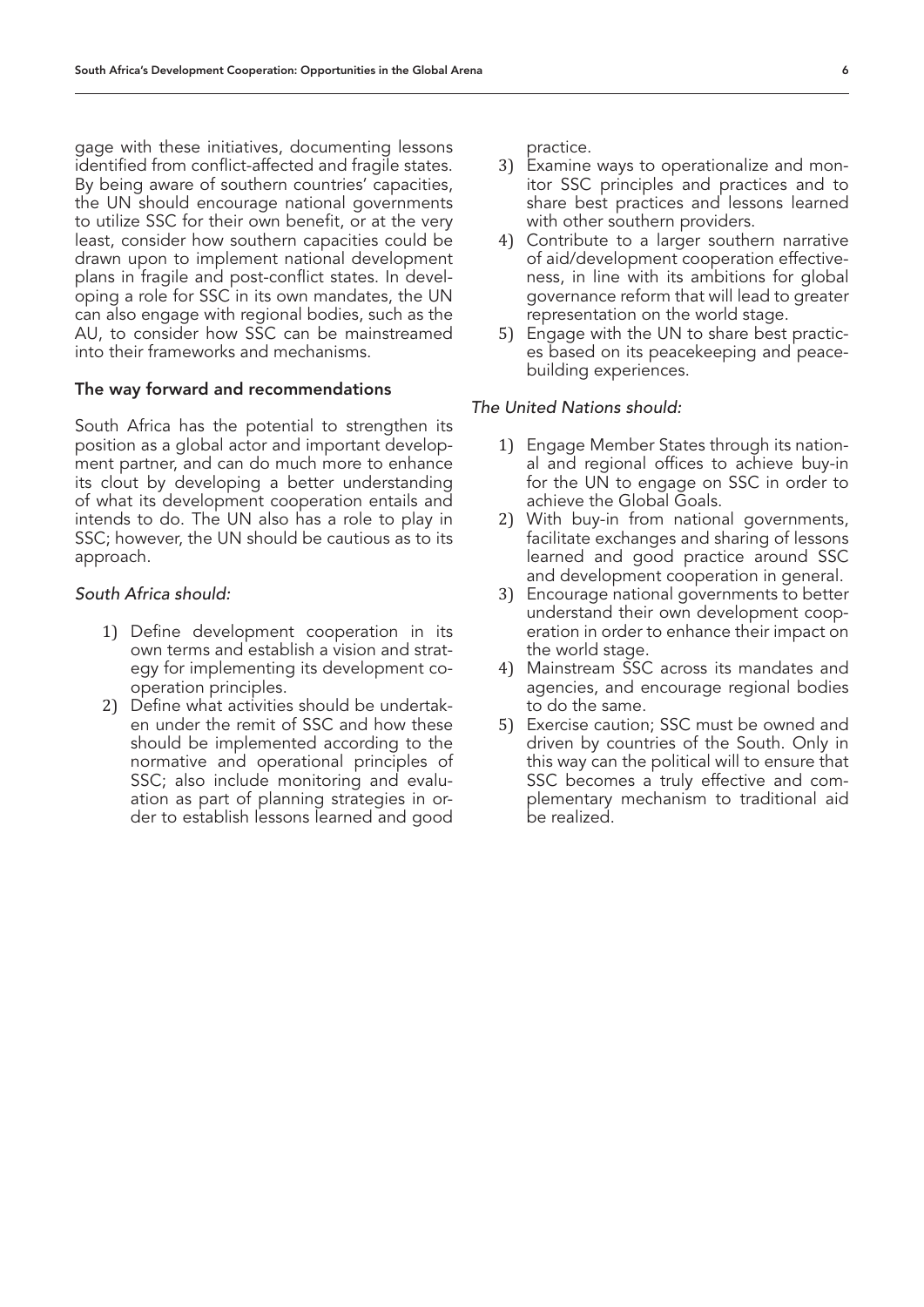#### Endnotes

- 1 South Africa's Overseas Development Assistance (ODA) has declined since 2010 (see for example Neissan Besharati (2013) 'South African Development Partnership Agency (SADPA): Strategic Aid or Development Packages for Africa?', SAIIA Economic Diplomacy Programme Research Report 12). Its rise as a middle income country led to the United Kingdom cutting their aid to South Africa in 2015 in order to pursue a trade and investment relationship. South Africa set up the African Renaissance Fund in 2000 as a means of promoting its own development assistance, with an estimated value of \$50 million.
- $^2$  Communiqué of the 9th Session of the Joint Ministerial Commission between the Republic of South Africa and the Republic Of India, Durban, 18-19 May 2015, available at http://www.dfa.gov.za/docs/2015/indi0519.htm.
- <sup>3</sup> See for example Ana-Francisca Ramirez (2013) 'Global Powers Today: Emerging or going soft?', *Global Policy*, available at www.globalpolicyjournal.com/blog/19/11/2013/global-powers-today-emerging-or-going-soft.
- 4 Sarah Hearn (2015) 'Peacebuilding and Institution-building', Thematic paper submitted to the Advisory Group of Experts 2015 Review of the United Nations Peacebuilding Architecture, United Nations University Centre for Policy Research.
- 5 Ibid.
- 6 Neuma Grobbelaar (2014) '"A Transformative Post-2015 Development Agenda" What Role for South Africa?', SAIIA, available at www.saiia. org.za/opinion-analysis/a-transformative-post-2015-development-agenda-%E2%80%93-what-role-for-south-africa.
- 7 Ibid.
- $^{\rm 8}$  Cheryl Hendricks and Amanda Lucey (2013) 'South Africa and South Sudan: lessons for post-conflict development and peacebuilding partnerships', Institute for Security Studies (ISS) Policy Brief 49 (ISS: Pretoria).
- 9 Helmoed Heitman (2014) 'Challenges ahead if SA wants to be Africa's military superpower', *ISS Today*, available at https://www.issafrica.org/ iss-today/challenges-ahead-if-sa-wants-to-be-africas-military-superpower.
- 10 South African Press Association (2013) 'Matjila on special leave after half-a-billion rand corruption charge', *Mail and Guardian*, available at http://mg.co.za/article/2013-09-19-matjila-on-special-leave-after-half-a-billion-rand-corruption-charge.
- 11 Sibongile Gida (2015) 'South Africa's peacebuilding process is far from complete', *ISS Today*, available at https://www.issafrica.org/iss-today/ south-africas-peacebuilding-process-is-far-from-complete.
- <sup>12</sup> Jitendra Hargovan (2015) Presentation at the Launch of the Network of Southern Think-Tanks (NEST) South Africa Reference Group, SAIIA, 28 January 2015, available at www.saiia.org.za/events/launching-of-nest-south-africa-reference-group.
- <sup>13</sup> Cheryl Hendricks and Amanda Lucey (2013) 'SA's post-conflict development and peacebuilding experiences in the DRC: lessons learnt', Institute for Security Studies Policy Brief 47 (ISS: Pretoria).
- <sup>14</sup> The fund has won awards such as the UN Partnership Award (2006), MDG Award (2010) and Triangular Cooperation Champions Award (2012). UNDP (2014) IBSA Fund: overview of project proposal (UNDP: New York).
- 15 Naomi Kok (2014) 'South Africa's peacebuilding and PCRD activities: the role of IBSA and BRICS', ISS Paper 267 (ISS: Pretoria).
- <sup>16</sup> See for example DIRCO (2011) 'Building a better world: the Diplomacy of Ubuntu', White Paper on South Africa's Foreign Policy, available at www.safpi.org/sites/default/files/publications/white\_paper\_on\_sa\_foreign\_policy-building\_a\_better\_world\_20110513.pdf.
- <sup>17</sup> See for example Amanda Lucey and Sibongile Gida (2014) 'Enhancing South Africa's post-conflict development role in the African Union'. ISS Paper 256 (ISS: Pretoria).
- <sup>18</sup> Most recently, South Africa supported the Common African Position on the post-2015 debate. South Africa has pointed to the New Partnership for Africa's Development (NEPAD) and the African Union's Vision 2063 in relation to the Sustainable Development Goals, whilst advocating for inclusivity and adequate representation. It has also stressed the importance of the negotiations being firmly anchored in the United Nations intergovernmental process and the need for collective agreement on what should be done. South Africa has vocalised its viewpoint on the formulation of indicators through the G77, emphasising national circumstances, capabilities and respective development stages, and the importance of such indicators being adopted on a voluntary basis. Such viewpoints reinforce South Africa's focus on continental Africa, SSC and ensuring that global processes are representative.
- <sup>19</sup> See Hendricks and Lucey (2013) 'South Africa and South Sudan', op cit.; Cheryl Hendricks and Amanda Lucey (2013) 'Burundi: missed opportunities for South African post-conflict development and peacebuilding?', ISS Policy Brief 48 (ISS: Pretoria); Hendricks and Lucey (2013) 'SA's post-conflict development and peacebuilding experiences in the DRC', op cit.
- $20$  Ibid.
- <sup>21</sup> Hargovan (2015) Presentation at the Launch of the Network of Southern Think-Tanks (NEST), op cit.
- 22 OECD (2003) 'Harmonising Donor Practices for Effective Aid Delivery', *DAC Guidelines and Reference Series* (OECD: Paris).
- <sup>23</sup> Catherine Grant Makokera (2015) 'South African economic diplomacy: Engaging the private sector and parastatals', ISS Paper 280 (ISS: Pretoria).
- <sup>24</sup> Jolyon Ford (2014) 'Engaging the private sector in post-conflict recovery: Perspectives for SADPA', ISS Paper 269 (ISS: Pretoria).
- 25 In the DRC for example, South Africa's economic engagements have been seen with distrust. Hendricks and Lucey (2013) 'SA's post-conflict development and peacebuilding experiences in the DRC', op cit.
- <sup>26</sup> For a number of possible suggestions refer to Ford (2014) 'Engaging the private sector in post-conflict recovery', op cit.
- <sup>27</sup> The Busan Partnership for Development Effectiveness identified the four following principles: a) Ownership of development priorities by developing counties - Countries should define the development model that they want to implement; b) A focus on results - Having a sustainable impact should be the driving force behind investments and efforts in development policy making; c) Partnerships for development
- Development depends on the participation of all actors, and recognises the diversity and complementarity of their functions; and d) Trans-